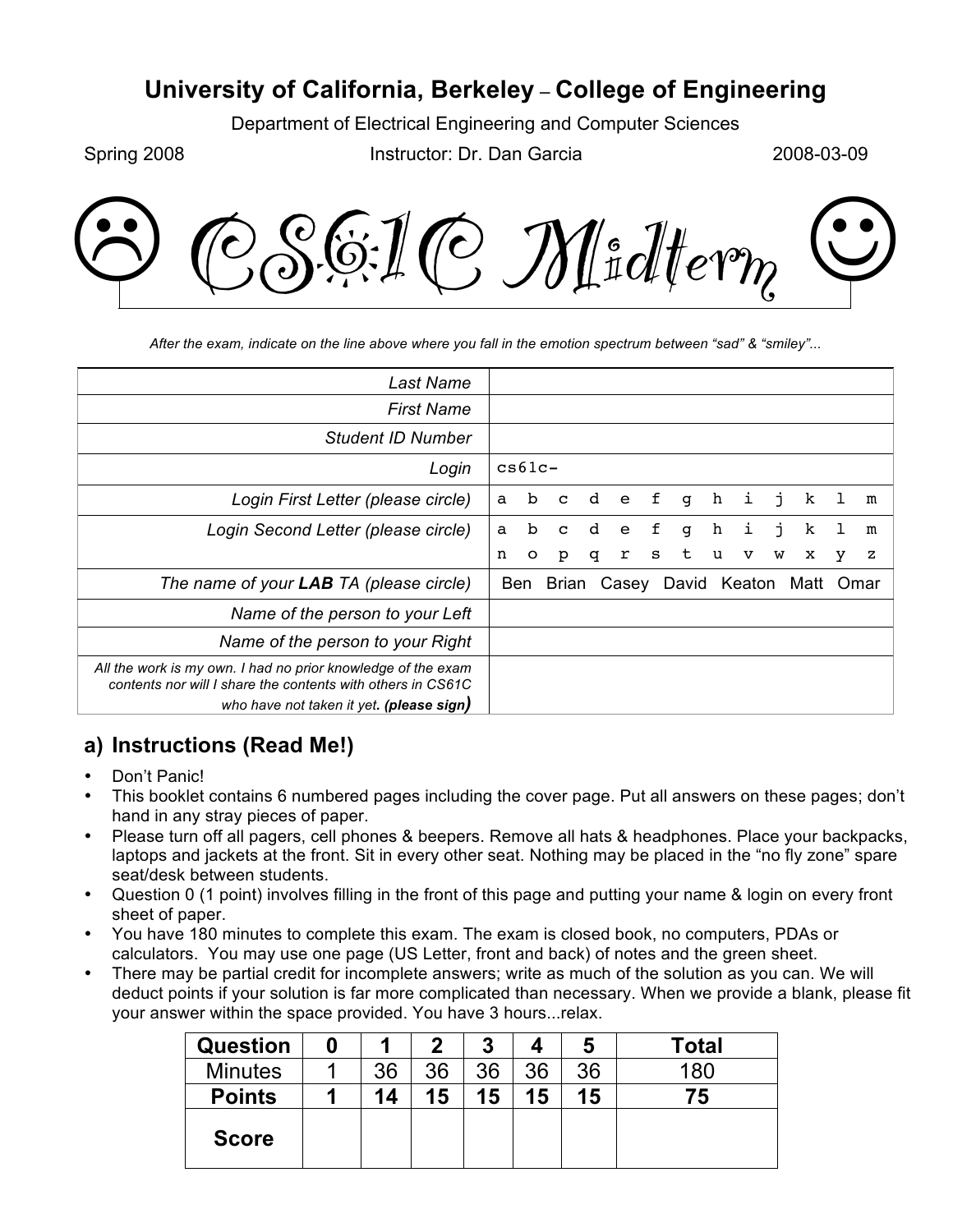| Name:                         | <u> 1980 - Johann Barbara, martxa amerikan per</u>                                                                                         | $Login: \csc_1$                                                                                                 |
|-------------------------------|--------------------------------------------------------------------------------------------------------------------------------------------|-----------------------------------------------------------------------------------------------------------------|
|                               | Question 1: Potpourri: hard to spell, nice to smell (14 pts, 36 min)                                                                       |                                                                                                                 |
|                               | Questions (a) and (b) refer to the C code to the<br>right; pretend you don't know about MIPS yet.                                          | #define val 16<br>char $arr[] = "foo";$                                                                         |
|                               | a) In which memory sections (code, static, heap,<br>stack) do the following reside?                                                        | void foo(int $arg$ ){<br>char *str = $(char * )$ malloc $val);$                                                 |
| arq                           | arr                                                                                                                                        | char *ptr = $arr;$                                                                                              |
| *str                          | val                                                                                                                                        | }                                                                                                               |
| d) What is the <i>least</i> ? | As a result of executing this instruction<br>c) What's the most that your PC could change? Be exact.                                       | You peek into the <i>text</i> part of an a, out file and see that the left six bits of an instruction are 0x02. |
|                               | e) Write a $q$ et $p$ function, which returns the address<br>of the jal instruction calling it.<br>(two instructions should be sufficient) |                                                                                                                 |

f) Which of the *best-*, *first-*, *next*-fit schemes would succeed for **all 5** of the following sequence of malloc and free requests on a malloc-able region of memory only 8 bytes long? Circle those that would and show the resulting contents of memory for each one. E.g., After the "a=malloc(4)" call, all schemes should have the *leftmost* 4 boxes labeled "a". A pencil is useful (or draw "a" lightly).

|  |  |          |  | $a = \text{malloc}(4)$ ; $b = \text{malloc}(1)$ ; free(a); $c = \text{malloc}(3)$ ; $d = \text{malloc}(4)$ ; |  |  |         |  |  |  |  |          |  |  |
|--|--|----------|--|--------------------------------------------------------------------------------------------------------------|--|--|---------|--|--|--|--|----------|--|--|
|  |  |          |  |                                                                                                              |  |  |         |  |  |  |  |          |  |  |
|  |  | best-fit |  |                                                                                                              |  |  | rot fit |  |  |  |  | next-fit |  |  |

- g) In one sentence, why can't we use automatic memory management in C?
- h) To reduce complexity for your software company, you delete the *Compiler*, *Assembler* and *Linker* and replace them with a single program, CAL, that takes all the source code in a project and does the job of all three for *all* the files given to it. Overall, is this a good idea or bad idea? Why or why not?

\_\_\_\_\_\_\_\_\_\_\_\_\_\_\_\_\_\_\_\_\_\_\_\_\_\_\_\_\_\_\_\_\_\_\_\_\_\_\_\_\_\_\_\_\_\_\_\_\_\_\_\_\_\_\_\_\_\_\_\_\_\_\_\_\_\_\_\_\_\_\_\_\_\_\_\_\_\_\_\_\_\_\_\_\_

\_\_\_\_\_\_\_\_\_\_\_\_\_\_\_\_\_\_\_\_\_\_\_\_\_\_\_\_\_\_\_\_\_\_\_\_\_\_\_\_\_\_\_\_\_\_\_\_\_\_\_\_\_\_\_\_\_\_\_\_\_\_\_\_\_\_\_\_\_\_\_\_\_\_\_\_\_\_\_\_\_\_\_\_\_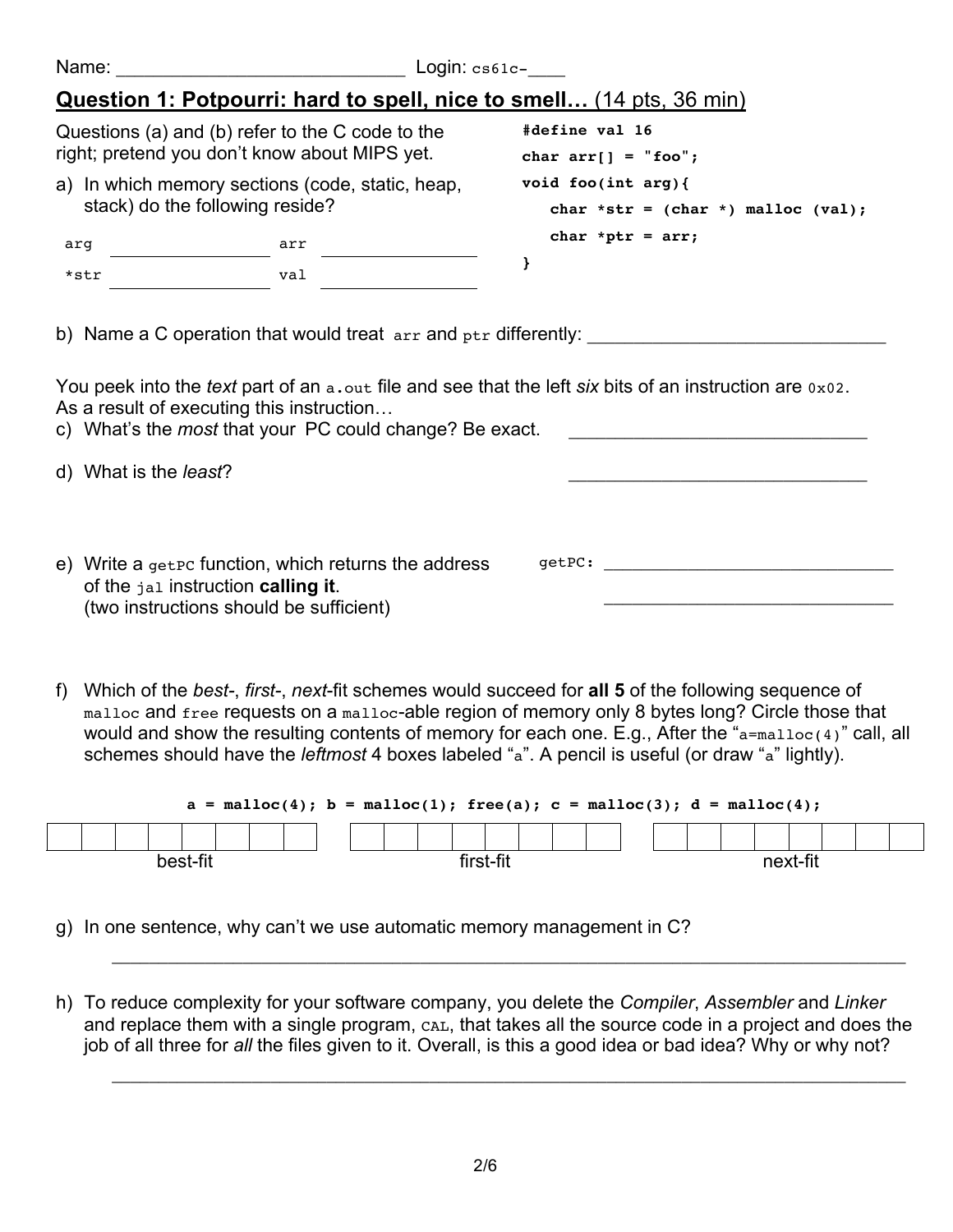Name: \_\_\_\_\_\_\_\_\_\_\_\_\_\_\_\_\_\_\_\_\_\_\_\_\_\_\_\_\_\_\_ Login: cs61c-\_\_\_\_

## **Question 2: Player's got a brand new bag…** (15 pts, 36 min)

We want to add an inventory system to the adventure game so that the player can collect items. First, we'll implement a *bag* data structure that holds *items* in a linked list. Each item t has an associated weight, and each bag  $t$  has a max weight that determines its holding capacity (see the definitions below). In the left text area for  $i$ tem node t, define the necessary data type to serve as the nodes in a **linked list** of items, and in the right text area, add any necessary fields to the bag t definition.

### **typedef struct item { int weight;** *// other fields not shown* **} item\_t;**

| typedef struct item node<br>(a) FILL IN HERE | typedef struct bag {<br>int max_weight;<br>int current weight;<br>// add other fields necessary<br>// (b) FILL IN HERE |
|----------------------------------------------|------------------------------------------------------------------------------------------------------------------------|
| item_node_t;                                 | bag t;                                                                                                                 |

c) Complete the add\_item() function, which should add item into bag **only** if adding the item would not cause the weight of the bag contents to exceed the bag's max weight. The function should return 0 if the item *could not* be added, or 1 if it succeeded. Be sure to update the bag's current\_weight. You do not need to check if  $_{\text{malloc}}($  returns  $_{\text{NULL}}$ . Insert the new item into the list wherever you wish.

| if (<br>return 0;        |  |
|--------------------------|--|
| }                        |  |
| $itemnode_t * newnode =$ |  |
| // Add more code below   |  |
|                          |  |
|                          |  |
|                          |  |

(d) Finally, we want an empty\_bag() function that frees the bag's linked list but **NOT** the memory of the items themselves and **NOT** the bag itself. The bag should then be "reset", ready for add\_item. Assume that the operating system immediately fills any freed memory with garbage. Fill in the functions below.

| void empty_bag(bag_t *bag) { |                 |
|------------------------------|-----------------|
| $, \cdot$                    | // FILL IN HERE |
| // FILL IN HERE              |                 |
|                              |                 |
|                              |                 |
| $\sim$ $\sim$                |                 |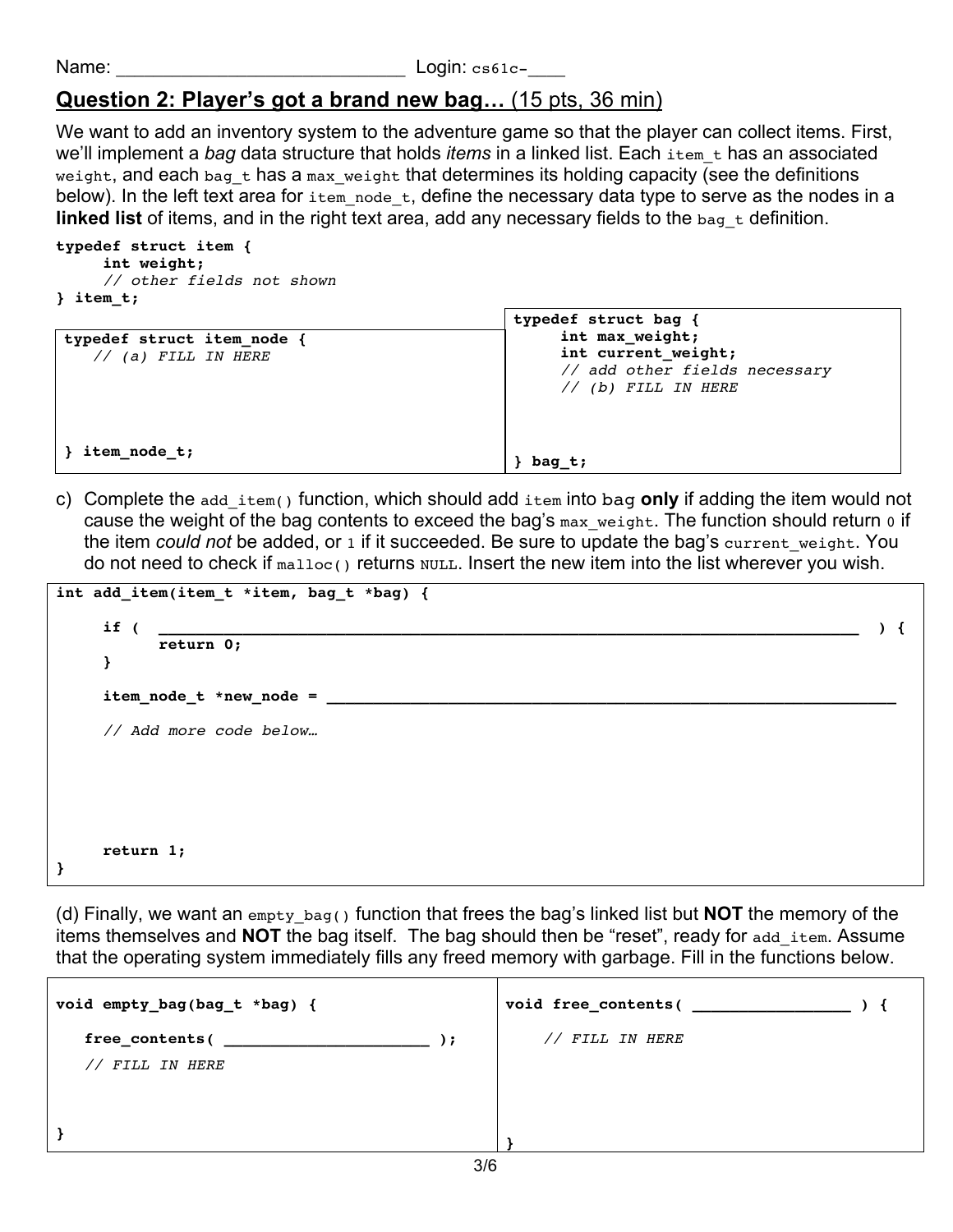Name: \_\_\_\_\_\_\_\_\_\_\_\_\_\_\_\_\_\_\_\_\_\_\_\_\_\_\_\_\_\_\_ Login: cs61c-\_\_\_\_

## **Question 3: You won't mind this question one bit!** (15 pts, 36 min)

We wish to implement a **bit** array, where we can read and write a particular *bit*. Normally for read/write array access, we would just use bracket notation (e.g.,  $x=A[5]$ ;  $A[5]=y$ ;), but since a bit is *smaller* than the smallest datatype in C, we have to design our own GetBit() and SetBit() functions. We'll use the following typedefs to make our job easier:

| typedef uint8_t bit_t; |                                                                                                  |  |  |  | // If it's a single bit, value is in least significant bit. |  |  |  |  |
|------------------------|--------------------------------------------------------------------------------------------------|--|--|--|-------------------------------------------------------------|--|--|--|--|
|                        | typedef uint32 t index t; $\frac{1}{2}$ The index into a bit t array to select which bit is used |  |  |  |                                                             |  |  |  |  |

E.g., imagine a 16-bit bit array: bit t A[2]; A[1]=0x82; A[0]=0x1F; Internally, A would look like this:

| Array<br>A:  |   |     |    |  |  |  |   |                          |  |   |  |   |  |  |
|--------------|---|-----|----|--|--|--|---|--------------------------|--|---|--|---|--|--|
| Bit<br>ndex: | 4 | ∸ ~ | -- |  |  |  | ົ | $\overline{\phantom{0}}$ |  | J |  | ∽ |  |  |

GetBit(A,0) Would return 1, as would  $\det$ Bit(A,1),  $\det$ Bit(A,2),  $\det$ Bit(A,3), and  $\det$ Bit(A,4). GetBit(A,5) would return  $0$ , as would  $G$ etBit(A,6),  $G$ etBit(A,7), and  $G$ etBit(A,8). Etc.

- a) How much space would the largest **usable** bit array take up? "Usable" means we could read and write every bit in the array. Express your answer in IEC format. E.g., 128 KiB, 32TiB, etc.
- b) Write SetBit in C. *You may not need to use all the lines.*

**void SetBit(bit\_t A[], index\_t n, bit\_t b) {** *// b is either 0 or 1*

**\_\_\_\_\_\_\_\_\_\_\_\_\_\_\_\_\_\_\_\_\_\_\_\_\_\_\_\_\_\_\_\_\_\_\_\_\_\_\_\_\_\_\_\_\_\_\_\_\_\_\_\_\_\_\_\_\_\_\_\_\_\_\_\_\_\_\_\_\_**

 **\_\_\_\_\_\_\_\_\_\_\_\_\_\_\_\_\_\_\_\_\_\_\_\_\_\_\_\_\_\_\_\_\_\_\_\_\_\_\_\_\_\_\_\_\_\_\_\_\_\_\_\_\_\_\_\_\_\_\_\_\_\_\_\_\_\_\_\_\_\_\_\_\_**

 **\_\_\_\_\_\_\_\_\_\_\_\_\_\_\_\_\_\_\_\_\_\_\_\_\_\_\_\_\_\_\_\_\_\_\_\_\_\_\_\_\_\_\_\_\_\_\_\_\_\_\_\_\_\_\_\_\_\_\_\_\_\_\_\_\_\_\_\_\_\_\_\_\_**

 **\_\_\_\_\_\_\_\_\_\_\_\_\_\_\_\_\_\_\_\_\_\_\_\_\_\_\_\_\_\_\_\_\_\_\_\_\_\_\_\_\_\_\_\_\_\_\_\_\_\_\_\_\_\_\_\_\_\_\_\_\_\_\_\_\_\_\_\_\_\_\_\_\_**

**}**

c) Write GetBit(bit t A[], index t n) in MAL;  $\frac{1}{2}$  v0 should be 1 if the bit is on, and 0 if it's off. Hint: it might help if you start from the  $s_{r1v}$  and work backwards.

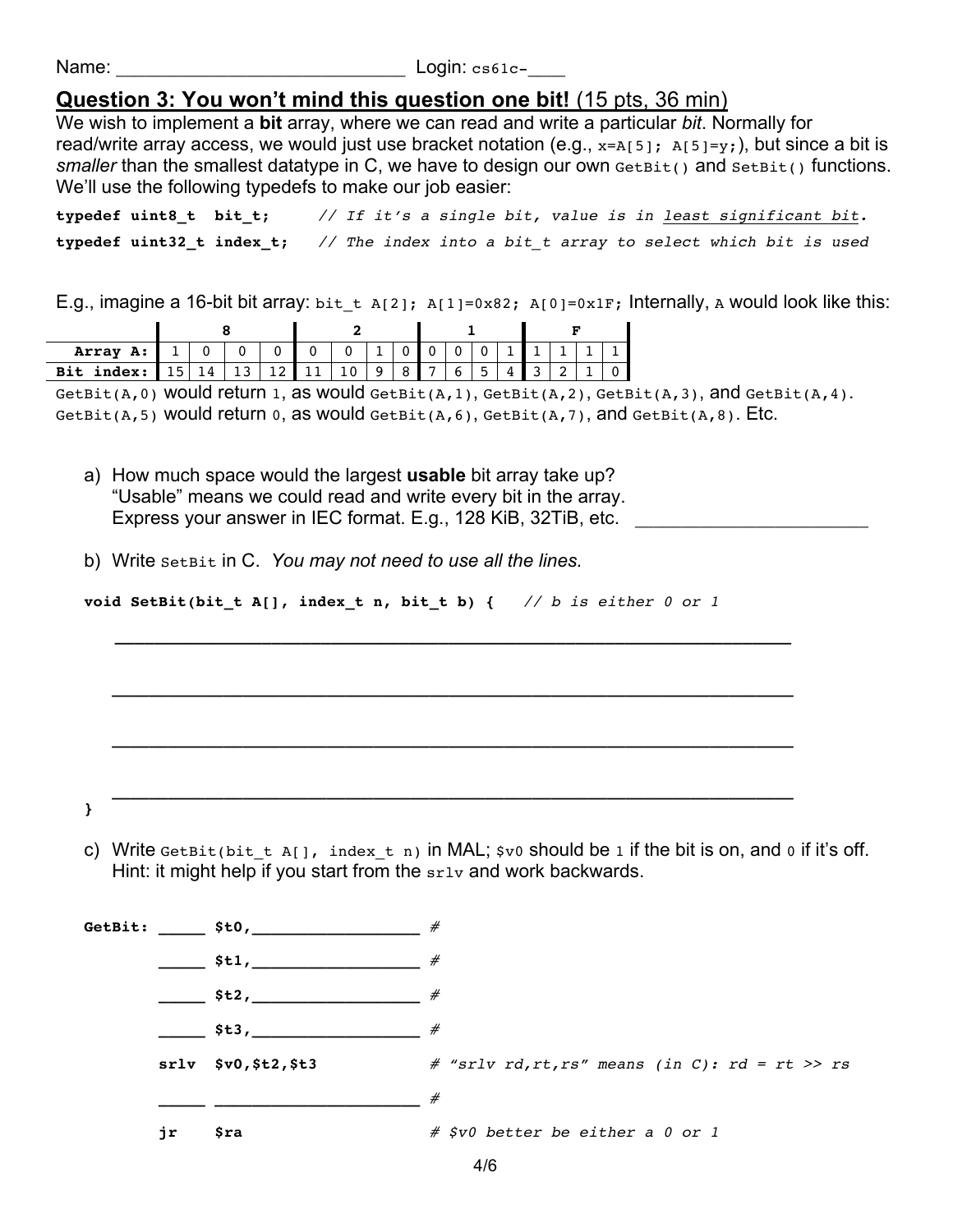| Name: |  |  |
|-------|--|--|
|       |  |  |
|       |  |  |

 $Login: cs61c-$ 

## **Question 4: Did somebody say "Free Lunch"?!** (15 pts, 36 min)

Consider two competing 5-bit floating point formats. Each contains the same fields (sign, exponent, significand) and follows the same general rules as the 32-bit IEEE standard (denorms, biased exponent, non-numeric values, etc.), but allocates its bits differently.

| Implementation "LEFT":                              | $\,$ S                             | EE FF              | Implementation "RIGHT":                             | ${\tt S}$                          | EEE  <br>$\mathbf F$ |
|-----------------------------------------------------|------------------------------------|--------------------|-----------------------------------------------------|------------------------------------|----------------------|
|                                                     | scratch space (show all work here) |                    |                                                     | scratch space (show all work here) |                      |
|                                                     |                                    |                    |                                                     |                                    |                      |
|                                                     |                                    |                    |                                                     |                                    |                      |
|                                                     |                                    |                    |                                                     |                                    |                      |
|                                                     |                                    |                    |                                                     |                                    |                      |
|                                                     |                                    |                    |                                                     |                                    |                      |
|                                                     |                                    |                    |                                                     |                                    |                      |
|                                                     |                                    |                    |                                                     |                                    |                      |
|                                                     |                                    |                    |                                                     |                                    |                      |
|                                                     |                                    |                    |                                                     |                                    |                      |
|                                                     |                                    |                    |                                                     |                                    |                      |
|                                                     |                                    |                    |                                                     |                                    |                      |
| <b>Exponent Bias:</b>                               |                                    |                    | <b>Exponent Bias:</b>                               |                                    |                      |
|                                                     |                                    |                    |                                                     |                                    |                      |
| Denorm implicit exponent:                           |                                    |                    | Denorm implicit exponent: ____________              |                                    |                      |
| Number of NANs:                                     |                                    |                    | Number of NANs:                                     |                                    |                      |
|                                                     |                                    |                    |                                                     |                                    |                      |
| <b>What</b>                                         | <b>Number</b>                      | <b>Bit Pattern</b> | What                                                | <b>Number</b>                      | <b>Bit Pattern</b>   |
| Smallest non-                                       |                                    | 0x                 | Smallest non-<br>zero pos denorm                    |                                    | 0x                   |
| zero pos denorm<br>Largest non-                     |                                    |                    | Largest non-                                        |                                    | 0x                   |
| infinite pos value                                  |                                    | 0x                 | infinite pos value                                  |                                    |                      |
| Negative                                            | $-\infty$                          | 0x                 | Negative<br><b>Infinity</b>                         | $-\infty$                          | 0x                   |
| <b>Infinity</b>                                     |                                    |                    |                                                     |                                    |                      |
| Mark every representable number in the range        |                                    |                    | Mark every representable number in the range        |                                    |                      |
| [+0,1] as a vertical line on the number line below. |                                    |                    | [+0,1] as a vertical line on the number line below. |                                    |                      |
| We've already done it for $+0$ .                    |                                    |                    | We've already done it for $+0$ .                    |                                    |                      |
| 1/8<br>$\frac{1}{4}$<br>$+0$                        | $\frac{3}{4}$<br>$\frac{1}{2}$     | 1                  | 1/8<br>$\frac{1}{4}$<br>$+0$                        | $\frac{1}{2}$<br>$\frac{3}{4}$     | $\mathbf{1}$         |
|                                                     |                                    |                    |                                                     |                                    |                      |

Which implementation is able to represent more *integers*, LEFT or RIGHT ? (circle one)